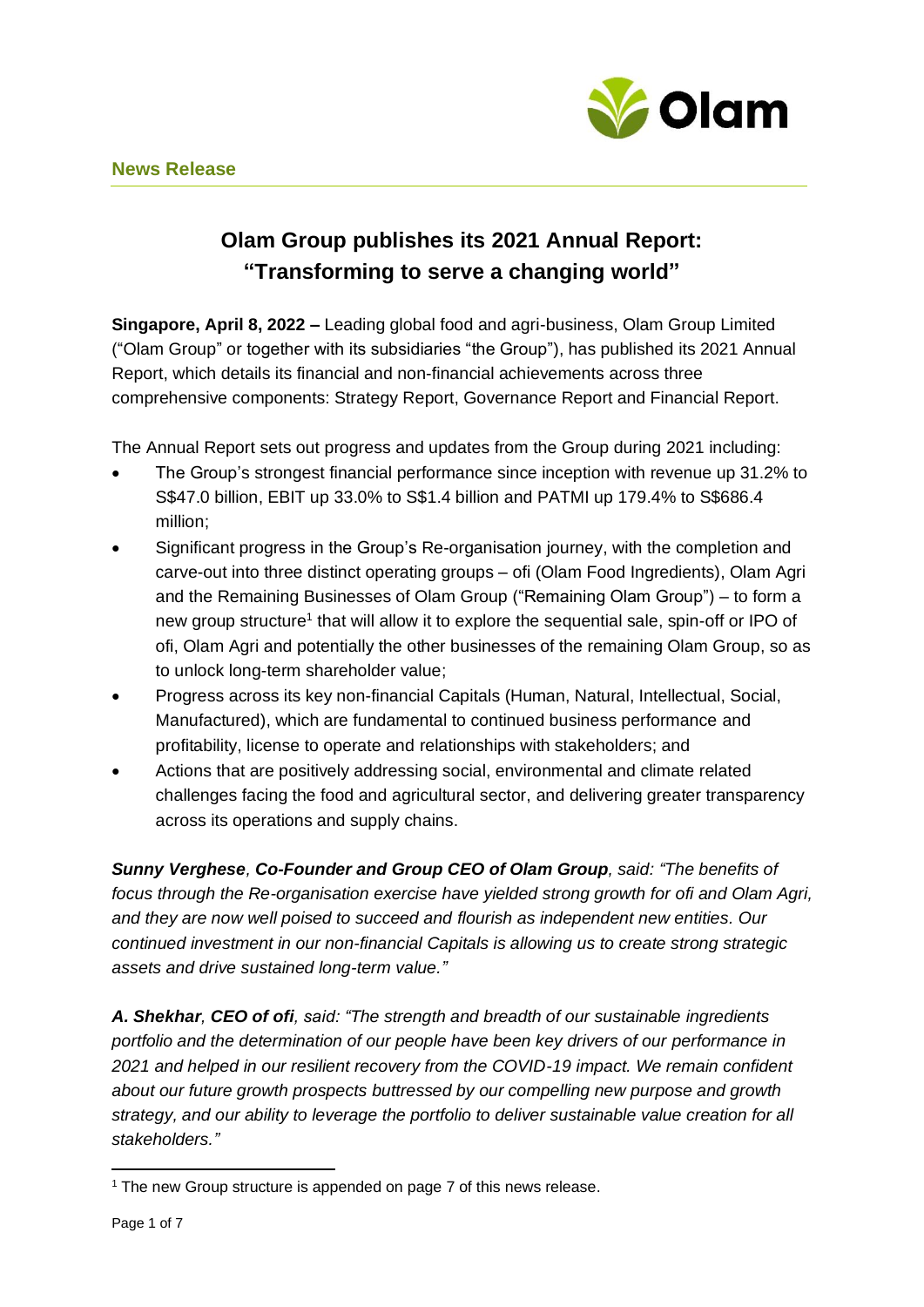

*Mr Verghese who is also CEO of Olam Agri added: "With leading market positions in highgrowth emerging markets across food, feed and fibre, Olam Agri delivered a milestone year underpinned by strong year-on-year earnings growth and is well placed to deliver growth by leveraging a four-pillar strategy: maximise returns from recent strategic investments; expand presence in new, high-growth markets; enhance contributions from processing and valueadded businesses; and explore expansion in adjacent businesses."*

Olam Group's audited consolidated financial results and segmental information by operating group for the period 2019-2021 are appended on page 4-6 of this news release.

The Group continues to prepare for the proposed listing and demerger of ofi and will evaluate the timing of the listing, taking into account prevailing market conditions.

It recently announced a strategic partnership with Saudi Agricultural and Livestock Investment Company ("SALIC") through the sale of a 35.4% minority stake in Olam Agri to SALIC for US\$1.24 billion (approximately S\$1.7 billion). The transaction unlocks value and crystallises a benchmark valuation for Olam Agri ahead of a potential future IPO and demerger. Furthermore, the sale proceeds will be used to right-size the Group's capital structure and reduce its leverage, and the strategic partnership would present opportunities for Olam Agri to capitalise on synergies to support growth including access to new markets.

Concurrently, Olam Group is also exploring strategic options for maximising the value of the Remaining Olam Group comprising Olam Ventures, Olam Technology and Business Services, and Olam Global Holdco.

The Group will hold its first Annual General Meeting ("AGM") as Olam Group Limited on Monday, 25 April 2022 at 2.00 pm SGT. In view of the ongoing COVID-19 pandemic, the AGM will be conducted via electronic means. "Live" voting will be conducted during the AGM allowing both shareholders and proxyholders to cast their votes in real time for each resolution to be tabled via a "live" webcast.

A downloadable version of the Annual Report is available at <https://olamgroup.com/investors/annual-report-2021.html>

Read the Global Reporting Initiative (GRI) disclosures and SASB Index here: [www.olamgroup.com/investors/reports-results-and-presentations.html](http://www.olamgroup.com/investors/reports-results-and-presentations.html)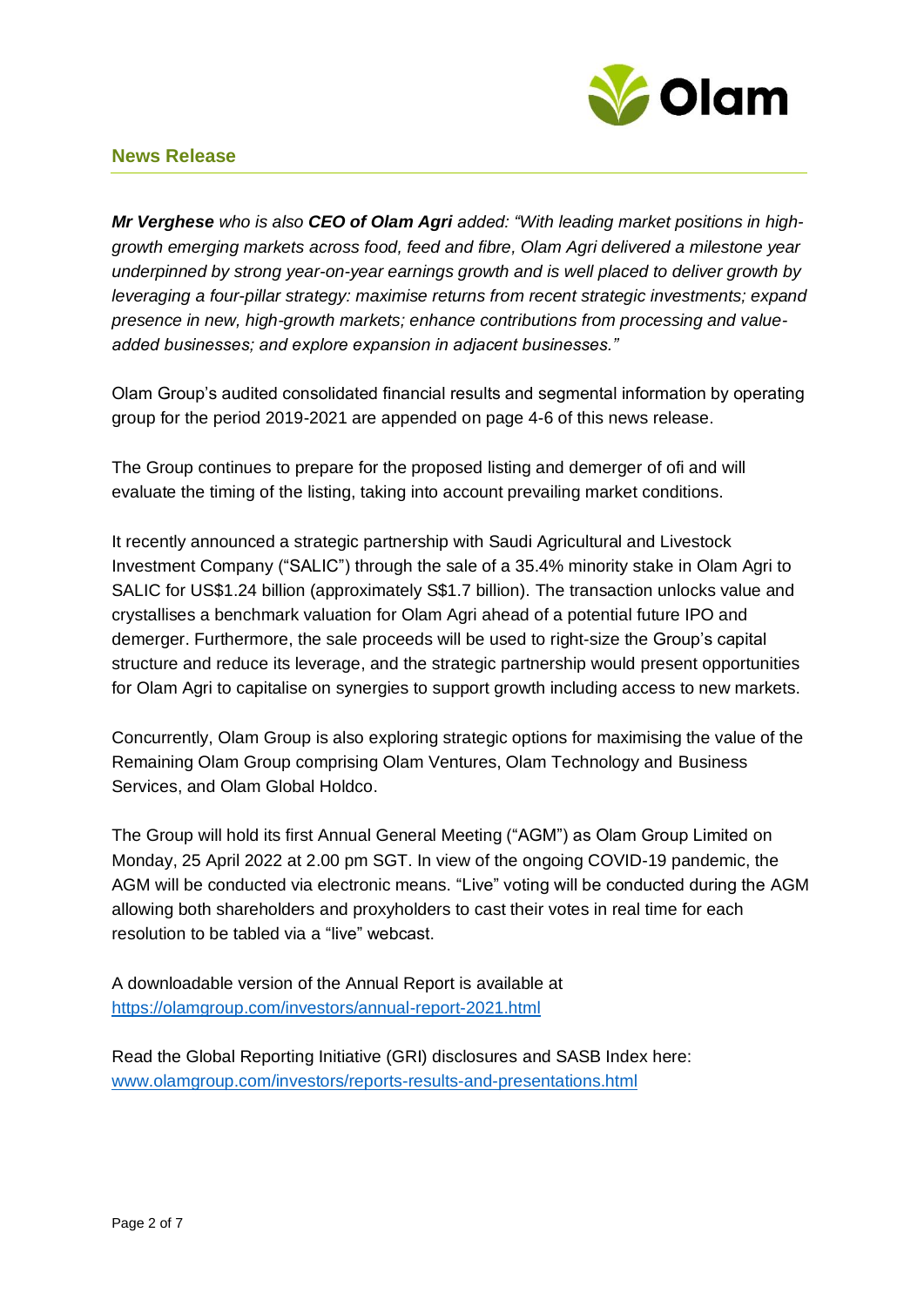

#### **About Olam Group**

Olam Group is a leading food and agri-business supplying food, ingredients, feed and fibre to 20,900 customers worldwide. Our value chain spans over 60 countries and includes farming, processing and distribution operations, as well as a global network of farmers.

Through our purpose to 'Re-imagine Global Agriculture and Food Systems', Olam Group aims to address the many challenges involved in meeting the needs of a growing global population, while achieving positive impact for farming communities, our planet and all our stakeholders.

Headquartered and listed in Singapore, Olam Group currently ranks among the top 30 largest primary listed companies in terms of market capitalisation on SGX-ST.

Since June 2020, Olam Group has been included in the FTSE4Good Index Series, a global sustainable investment index series developed by FTSE Russell, following a rigorous assessment of Olam's supply chain activities, impact on the environment and governance transparency. The FTSE4Good Index Series identifies companies that demonstrate strong Environmental, Social and Governance (ESG) practices and is used by a variety of market participants to create and assess responsible investment funds.

More information on Olam can be found at [www.olamgroup.com.](http://www.olamgroup.com/) Follow @olam:



Olam is located at 7 Straits View, Marina One East Tower #20-01, Singapore 018936. Telephone: +65 63394100, Facsimile: +65 63399755.

#### **Contacts for Olam Group Investor Relations**

| Aditya Renjen                                     | Chow Hung Hoeng             |  |
|---------------------------------------------------|-----------------------------|--|
| Senior Vice President                             | General Manager             |  |
| aditya.renjen@ofi.com                             | chow.hunghoeng@olamagri.com |  |
| +65 66031104, 96570339                            | +65 63179471, 98346335      |  |
| <b>Contacts for Olam Corporate Communications</b> |                             |  |

Nikki Barber Steven Fairbairn +44 7568108555 +44 207389 6464

Head of PR, ofi **Group Head, Olam Agri & Olam Group** nikki.barber@ofi.com steven.fairbairn@olamagri.com

#### **Issued on behalf of Olam Group Limited by:**

WATATAWA Consulting, 77 Robinson Road, Robinson 77 #33-00, Singapore 068896

Josephine Chew Ong Chor Hao Clarence Fu

Managing Director **Deputy Director** Senior Consultant [jchew@we-watatawa.com](mailto:jchew@we-watatawa.com) chorhaoo@we-watatawa.com cfu@we-watatawa.com +65 90610353 +65 96272674 +65 97810737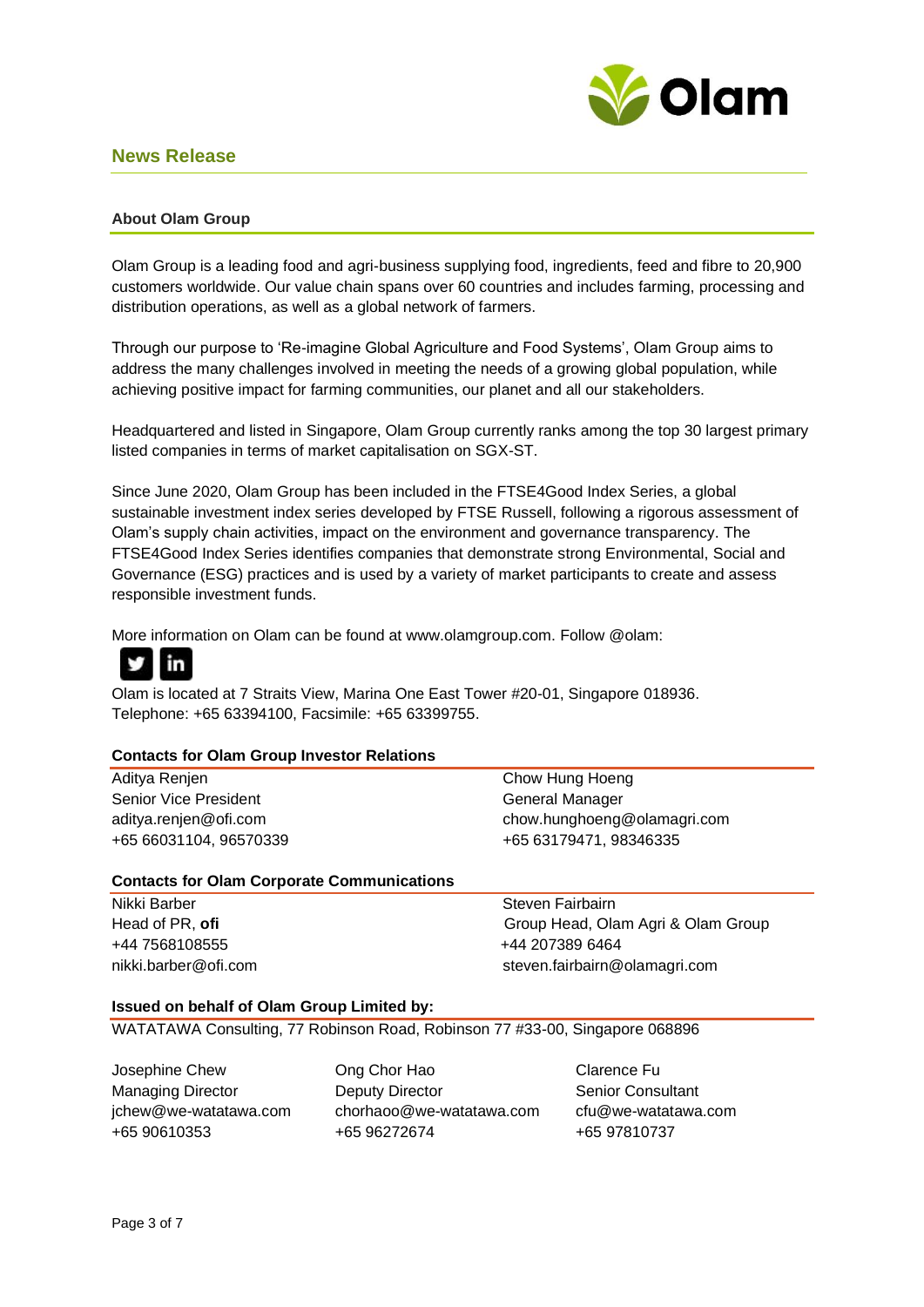

# **Appendix**

#### **Olam Group Consolidated Financials and Segmentals (2019 to 2021)**

|                                                    |                  |                  |          |                     |          |                                 | '000 MT / S\$ m     |
|----------------------------------------------------|------------------|------------------|----------|---------------------|----------|---------------------------------|---------------------|
| ofi                                                | 2019<br>Restated | 2020<br>Restated | 2021     | H1 2020<br>Restated | H1 2021  | H <sub>2</sub> 2020<br>Restated | H <sub>2</sub> 2021 |
| Volume                                             | 3,584.3          | 3,647.0          | 4,132.6  | 1,751.5             | 1,896.6  | 1,895.5                         | 2,236.0             |
| Revenue                                            | 11,765.3         | 12,290.4         | 14,606.2 | 6,037.8             | 6,808.8  | 6,252.6                         | 7,797.4             |
| <b>EBIT</b>                                        | 764.8            | 749.5            | 875.3    | 241.5               | 320.1    | 508.0                           | 555.2               |
| <b>EBIT Margin</b>                                 | 6.5%             | 6.1%             | 6.0%     | 4.0%                | 4.7%     | 8.1%                            | 7.1%                |
| <b>Fixed Capital</b>                               | 3,961.2          | 4,066.9          | 5,651.8  | 3,843.8             | 5,486.5  | 4,066.9                         | 5,651.8             |
| <b>Working Capital</b>                             | 4,940.1          | 5,245.2          | 5,540.0  | 4.717.4             | 5,849.4  | 5,245.2                         | 5,540.0             |
| <b>Invested Capital</b>                            | 8,901.3          | 9,312.1          | 11,191.8 | 8,561.2             | 11,335.9 | 9,312.1                         | 11,191.8            |
| EBIT/IC                                            | 8.8%             | 8.2%             | 8.5%     |                     |          |                                 |                     |
| ofi - Global Sourcing                              | 2019             | 2020             | 2021     | H1 2020             | H1 2021  | H <sub>2</sub> 2020             | H <sub>2</sub> 2021 |
|                                                    | Restated         | Restated         |          | Restated            |          | Restated                        |                     |
| Volume*                                            | 3,449.0          | 3,417.1          | 3,451.6  | 1,717.4             | 1,583.6  | 1,699.7                         | 1,868.0             |
| Revenue*                                           | 9,381.6          | 9,804.3          | 10,044.9 | 5,119.5             | 4,713.4  | 4,684.8                         | 5,331.5             |
| <b>EBIT</b>                                        | 382.3            | 367.5            | 454.7    | 69.7                | 128.4    | 297.8                           | 326.3               |
| <b>EBIT Margin</b>                                 | 4.1%             | 3.7%             | 4.5%     | 1.4%                | 2.7%     | 6.4%                            | 6.2%                |
| <b>Fixed Capital</b>                               | 2,218.3          | 2,212.0          | 2,187.8  | 1,936.9             | 2,086.4  | 2,212.0                         | 2,187.8             |
| <b>Working Capital</b>                             | 3.278.0          | 3,278.6          | 2,907.1  | 2.839.7             | 3,214.0  | 3,278.6                         | 2,907.1             |
| <b>Invested Capital</b>                            | 5,496.3          | 5,490.6          | 5,094.9  | 4,776.6             | 5,300.4  | 5,490.6                         | 5,094.9             |
| EBIT/IC                                            | 7.3%             | 6.7%             | 8.6%     |                     |          |                                 |                     |
| *Includes inter-segmental sales volume and revenue |                  |                  |          |                     |          |                                 |                     |
| ofi - Ingredients & Solutions                      | 2019<br>Restated | 2020<br>Restated | 2021     | H1 2020<br>Restated | H1 2021  | H <sub>2</sub> 2020<br>Restated | H <sub>2</sub> 2021 |
| Volume*                                            | 922.9            | 993.1            | 1,252.0  | 467.4               | 612.7    | 525.7                           | 639.3               |
| Revenue*                                           | 4,826.5          | 5,254.2          | 6,633.6  | 2,510.9             | 3,189.3  | 2,743.3                         | 3,444.3             |
| <b>EBIT</b>                                        | 382.6            | 382.0            | 420.6    | 171.8               | 191.7    | 210.2                           | 228.9               |
| <b>EBIT Margin</b>                                 | 7.9%             | 7.3%             | 6.3%     | 6.8%                | 6.0%     | 7.7%                            | 6.6%                |
| <b>Fixed Capital</b>                               | 1,743.0          | 1,854.9          | 3,464.0  | 1.907.0             | 3,400.1  | 1,854.9                         | 3,464.0             |

Working Capital 1,662.1 1,966.6 2,632.9 1,877.7 2,635.4 1,966.6 2,632.9 Invested Capital 3,405.1 3,821.5 6,096.9 3,784.7 6,035.6 3,821.5 6,096.9

EBIT/IC 11.2% 10.6% 8.5% - - - - \*Includes inter-segmental sales volume and revenue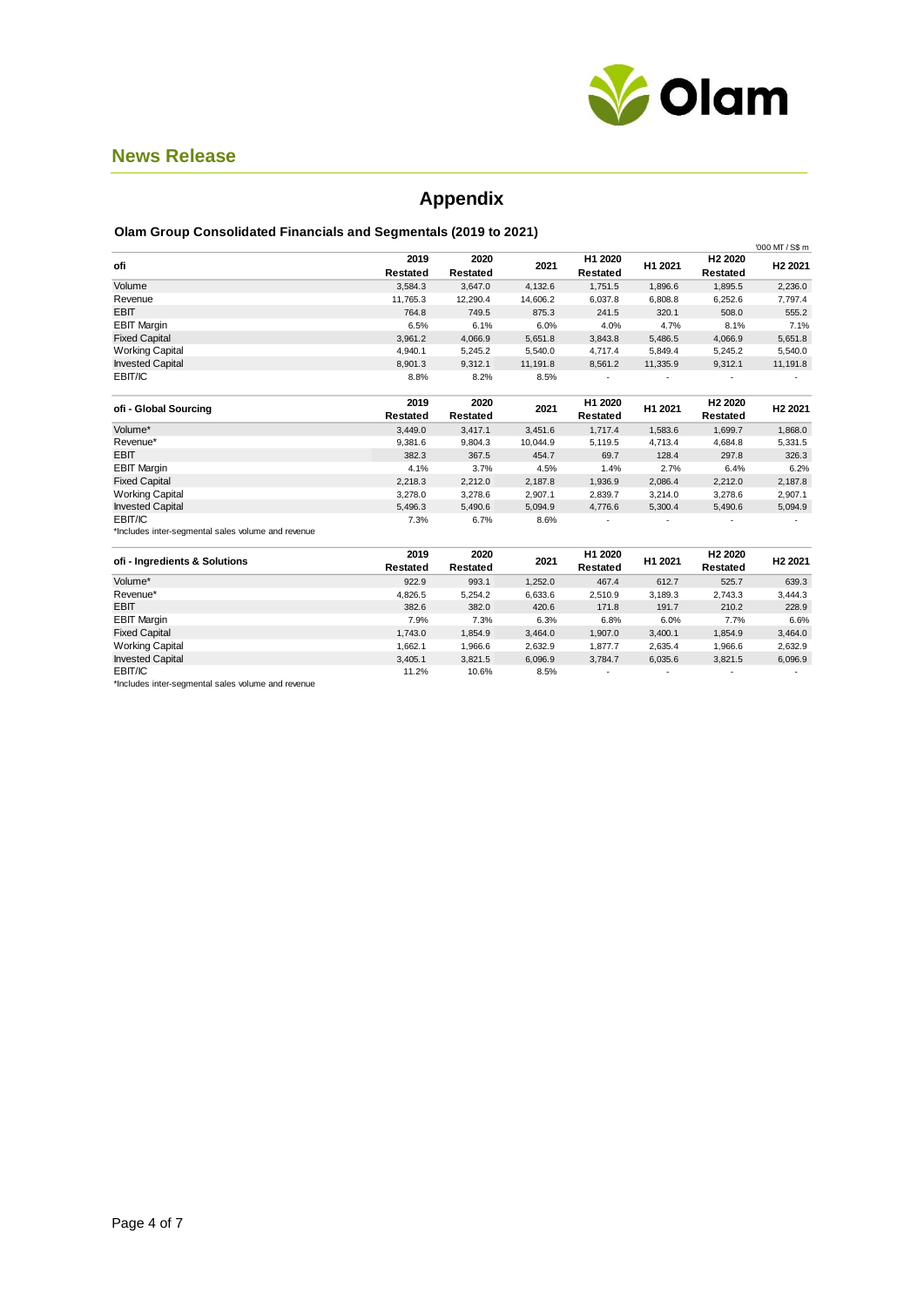

|                                                       |                  |                  |          |                     |                |                                 | '000 MT / S\$ m          |
|-------------------------------------------------------|------------------|------------------|----------|---------------------|----------------|---------------------------------|--------------------------|
| Olam Agri                                             | 2019<br>Restated | 2020<br>Restated | 2021     | H1 2020<br>Restated | H1 2021        | H <sub>2</sub> 2020<br>Restated | H <sub>2</sub> 2021      |
| Volume                                                | 34,948.0         | 39,925.5         | 40,607.1 | 17,840.1            | 20,106.7       | 22,085.4                        | 20,500.4                 |
| Revenue                                               | 19,862.2         | 22,407.9         | 31,276.9 | 10,454.0            | 15,491.2       | 11,953.9                        | 15,785.7                 |
| <b>EBIT</b>                                           | 383.6            | 497.0            | 752.9    | 257.6               | 407.5          | 239.4                           | 345.4                    |
| EBIT/MT                                               | 11               | 12               | 19       | 14                  | 20             | 11                              | 17                       |
| <b>Fixed Capital</b>                                  | 1,881.1          | 1,869.4          | 1,874.4  | 1,862.6             | 1,908.5        | 1,869.4                         | 1,874.4                  |
| <b>Working Capital</b>                                | 1,333.1          | 2,341.3          | 3,367.6  | 1,308.6             | 1,615.4        | 2,341.3                         | 3,367.6                  |
| <b>Invested Capital</b>                               | 3,214.2          | 4,210.7          | 5,242.0  | 3,171.2             | 3,523.9        | 4,210.7                         | 5,242.0                  |
| EBIT/IC                                               | 13.2%            | 13.4%            | 15.9%    | ÷.                  |                |                                 |                          |
| Olam Agri - Food & Feed - Origination & Merchandising | 2019<br>Restated | 2020<br>Restated | 2021     | H1 2020<br>Restated | H1 2021        | H <sub>2</sub> 2020<br>Restated | H <sub>2</sub> 2021      |
| Volume                                                | 29,639.4         | 33,617.8         | 33,878.1 | 14,968.4            | 16,653.4       | 18,649.4                        | 17,224.7                 |
| Revenue                                               | 13,413.8         | 15,267.5         | 21,952.6 | 6,929.8             | 10,930.8       | 8,337.7                         | 11,021.8                 |
| <b>EBIT</b>                                           | 150.4            | 187.0            | 266.9    | 90.0                | 145.3          | 97.0                            | 121.6                    |
| EBIT/MT                                               | 5                | 6                | 8        | 6                   | 9              | 5                               | $\overline{7}$           |
| <b>Fixed Capital</b>                                  | 134.1            | 136.2            | 193.5    | 134.4               | 179.3          | 136.2                           | 193.5                    |
| <b>Working Capital</b>                                | 130.5            | 677.0            | 657.6    | 386.3               | 103.9          | 677.0                           | 657.6                    |
| <b>Invested Capital</b>                               | 264.6            | 813.2            | 851.1    | 520.8               | 283.2          | 813.2                           | 851.1                    |
| EBIT/IC                                               | 42.1%            | 34.7%            | 32.1%    | $\blacksquare$      | $\blacksquare$ | $\blacksquare$                  | ä,                       |
| Olam Agri - Food & Feed - Processing & Value-added    | 2019<br>Restated | 2020<br>Restated | 2021     | H1 2020<br>Restated | H1 2021        | H <sub>2</sub> 2020<br>Restated | H <sub>2</sub> 2021      |
| Volume                                                | 3,326.1          | 4,294.9          | 4,500.2  | 1,814.3             | 2,266.6        | 2,480.6                         | 2,233.6                  |
| Revenue                                               | 2,246.4          | 3,166.5          | 4,124.3  | 1,325.5             | 1,883.4        | 1,841.0                         | 2,240.9                  |
| <b>EBIT</b>                                           | 139.1            | 250.9            | 275.1    | 115.3               | 130.0          | 135.6                           | 145.1                    |
| EBIT/MT                                               | 42               | 58               | 61       | 64                  | 57             | 55                              | 65                       |
| <b>Fixed Capital</b>                                  | 1,398.0          | 1,268.3          | 1,257.7  | 1,386.4             | 1,280.0        | 1,268.3                         | 1,257.7                  |
| Working Capital                                       | 513.6            | 590.8            | 816.3    | 418.9               | 417.6          | 590.8                           | 816.3                    |
| <b>Invested Capital</b>                               | 1,911.6          | 1,859.1          | 2,074.0  | 1,805.3             | 1,697.6        | 1,859.1                         | 2,074.0                  |
| EBIT/IC                                               | 8.6%             | 13.3%            | 14.0%    | $\blacksquare$      | ÷,             | $\blacksquare$                  |                          |
| Olam Agri - Fibre, Agri-industrials & Ag Services     | 2019<br>Restated | 2020<br>Restated | 2021     | H1 2020<br>Restated | H1 2021        | H <sub>2</sub> 2020<br>Restated | H <sub>2</sub> 2021      |
| Volume                                                | 1,982.5          | 2,012.8          | 2,228.8  | 1,057.4             | 1,186.7        | 955.4                           | 1,042.1                  |
| Revenue                                               | 4,202.0          | 3,973.9          | 5,200.0  | 2,198.6             | 2,676.9        | 1,775.3                         | 2,523.1                  |
| EBIT                                                  | 94.1             | 59.1             | 210.9    | 52.3                | 132.2          | 6.8                             | 78.7                     |
| EBIT/MT                                               | 47               | 29               | 95       | 49                  | 111            | $\overline{7}$                  | 76                       |
| <b>Fixed Capital</b>                                  | 349.0            | 464.9            | 423.2    | 341.8               | 449.3          | 464.9                           | 423.2                    |
| <b>Working Capital</b>                                | 689.0            | 1,073.5          | 1,893.7  | 503.3               | 1,093.9        | 1,073.5                         | 1,893.7                  |
| <b>Invested Capital</b>                               | 1,038.0          | 1,538.4          | 2,316.9  | 845.1               | 1,543.1        | 1,538.4                         | 2,316.9                  |
| EBIT/IC                                               | 10.2%            | 4.6%             | 10.9%    | ÷.                  | $\blacksquare$ | $\overline{\phantom{a}}$        | $\overline{\phantom{a}}$ |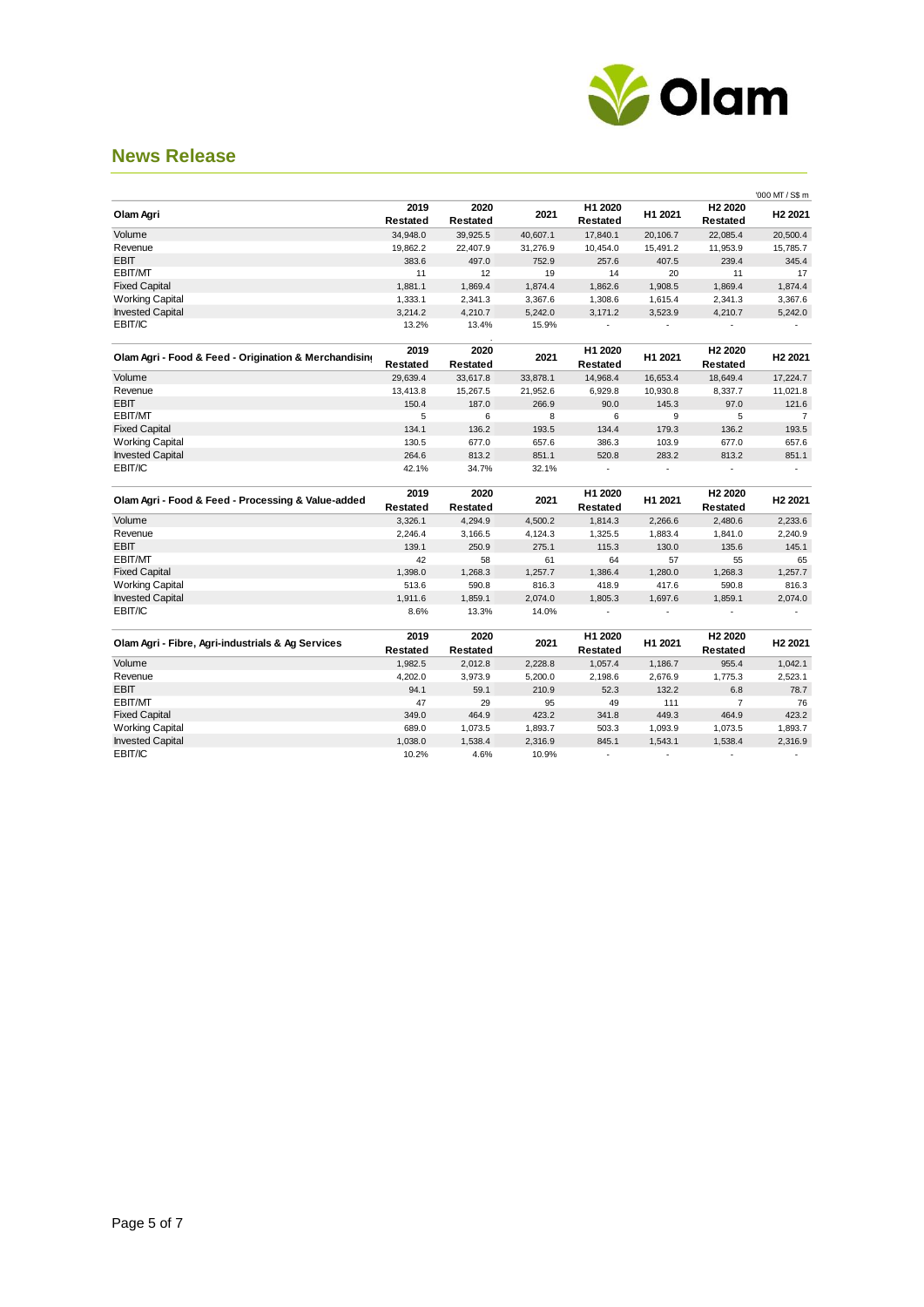

|                                                                                                    |                  |                         |                |                     |               |                                 | '000 MT / S\$ m          |
|----------------------------------------------------------------------------------------------------|------------------|-------------------------|----------------|---------------------|---------------|---------------------------------|--------------------------|
| <b>Remaining Olam Group</b>                                                                        | 2019<br>Restated | 2020<br><b>Restated</b> | 2021           | H1 2020<br>Restated | H1 2021       | H <sub>2</sub> 2020<br>Restated | H <sub>2</sub> 2021      |
| Volume                                                                                             | 1,219.6          | 837.2                   | 685.6          | 466.7               | 364.1         | 370.5                           | 321.5                    |
| Revenue                                                                                            | 1,365.2          | 1,121.7                 | 1,118.9        | 588.7               | 533.6         | 533.0                           | 585.3                    |
| <b>EBIT</b>                                                                                        | (91.1)           | (177.0)                 | (205.6)        | (75.4)              | (86.1)        | (101.6)                         | (119.5)                  |
| <b>Fixed Capital</b>                                                                               | 3,180.4          | 2,798.8                 | 2,509.4        | 3,298.2             | 2,786.7       | 2,798.8                         | 2,509.4                  |
| <b>Working Capital</b>                                                                             | 493.3            | 344.1                   | 68.9           | 508.3               | 291.7         | 344.1                           | 68.9                     |
| <b>Invested Capital</b>                                                                            | 3,673.7          | 3,142.9                 | 2,578.3        | 3,806.5             | 3,078.4       | 3,142.9                         | 2,578.3                  |
| EBIT/IC                                                                                            | $-2.4%$          | $-5.2%$                 | $-7.2%$        |                     |               |                                 |                          |
| <b>Remaining Olam Group - De-prioritised/Exiting Assets</b>                                        | 2019<br>Restated | 2020<br><b>Restated</b> | 2021           | H1 2020<br>Restated | H1 2021       | H <sub>2</sub> 2020<br>Restated | H <sub>2</sub> 2021      |
| Volume                                                                                             | 902.7            | 473.1                   | 195.7          | 312.1               | 90.5          | 161.0                           | 105.2                    |
| Revenue                                                                                            | 852.8            | 535.5                   | 322.4          | 336.7               | 143.6         | 198.8                           | 178.8                    |
| <b>EBIT</b>                                                                                        | (45.9)           | (34.7)                  | (26.5)         | (3.2)               | (12.6)        | (31.5)                          | (13.9)                   |
| <b>Fixed Capital</b>                                                                               | 936.8            | 793.5                   | 532.5          | 860.1               | 764.1         | 793.5                           | 532.5                    |
| <b>Working Capital</b>                                                                             | 313.9            | 129.7                   | 31.4           | 166.3               | 91.2          | 129.7                           | 31.4                     |
| <b>Invested Capital</b>                                                                            | 1,250.6          | 923.2                   | 563.9          | 1,026.4             | 855.3         | 923.2                           | 563.9                    |
| EBIT/IC                                                                                            | $-3.3%$          | $-3.2%$                 | $-3.6%$        |                     |               |                                 |                          |
| <b>Remaining Olam Group - Gestating Businesses</b>                                                 | 2019             | 2020                    | 2021           | H1 2020             | H1 2021       | H <sub>2</sub> 2020             | H <sub>2</sub> 2021      |
|                                                                                                    | Restated         | Restated                |                | Restated            |               | Restated                        |                          |
| Volume                                                                                             | 316.9            | 351.8                   | 442.5          | 154.5               | 264.3         | 197.3                           | 178.2                    |
| Revenue                                                                                            | 512.4            | 581.6                   | 773.6          | 252.0               | 385.7         | 329.6                           | 387.9                    |
| <b>EBIT</b>                                                                                        | (0.6)            | (86.5)                  | (102.1)        | (45.2)              | (35.7)        | (41.3)                          | (66.4)                   |
| <b>Fixed Capital</b>                                                                               | 2,243.6          | 2,004.5                 | 1,961.7        | 2,428.3             | 2,021.5       | 2,004.5                         | 1,961.7                  |
| <b>Working Capital</b>                                                                             | 179.5            | 214.7                   | 38.5           | 342.0               | 198.5         | 214.7                           | 38.5                     |
| <b>Invested Capital</b>                                                                            | 2,423.1          | 2,219.2                 | 2,000.2        | 2,770.3             | 2,220.0       | 2,219.2                         | 2,000.2                  |
| EBIT/IC                                                                                            | 0.0%             | $-3.7%$                 | $-4.8%$        |                     |               |                                 |                          |
| <b>Remaining Olam Group - Incubating Businesses</b>                                                | 2019             | 2020                    |                | H1 2020             |               | H <sub>2</sub> 2020             |                          |
| (including corporate adjustments)                                                                  | Restated         | <b>Restated</b>         | 2021           | Restated            | H1 2021       | Restated                        | H <sub>2</sub> 2021      |
| Volume                                                                                             |                  | 12.3                    | 47.4           | 0.1                 | 9.2           | 12.2                            | 38.2                     |
| Revenue                                                                                            |                  | 4.6                     | 22.9           | ÷,                  | 4.3           | 4.6                             | 18.6                     |
| <b>EBIT</b>                                                                                        | (44.6)           | (55.8)                  | (77.0)         | (27.0)              | (37.8)        | (28.8)                          | (39.2)                   |
| <b>Fixed Capital</b>                                                                               | 0.0              | 0.8                     | 15.2           | 9.8                 | 1.1           | 0.8                             | 15.2                     |
|                                                                                                    |                  |                         | (1.0)          | (0.0)               | 2.0           | (0.3)                           | (1.0)                    |
| <b>Working Capital</b>                                                                             |                  | (0.3)                   |                |                     |               |                                 |                          |
| <b>Invested Capital</b>                                                                            | 0.0              | 0.5                     | 14.2           | 9.8                 | 3.1           | 0.5                             | 14.2                     |
| EBIT/IC                                                                                            | n.m              | n.m                     | n.m            |                     |               |                                 | $\overline{\phantom{a}}$ |
|                                                                                                    |                  |                         |                |                     |               |                                 | '000 MT / S\$ m          |
| <b>Olam Group Consolidated</b>                                                                     | 2019<br>Restated | 2020<br>Restated        | 2021           | H1 2020<br>Restated | H1 2021       | H <sub>2</sub> 2020<br>Restated | H <sub>2</sub> 2021      |
| Volume                                                                                             | 39,751.8         | 44,409.7                | 45,425.3       | 20,058.4            | 22,367.4      | 24,351.3                        | 23,057.9                 |
| Revenue                                                                                            | 32,992.7         | 35,820.0                | 47,002.0       | 17,080.4            | 22,833.5      | 18,739.6                        | 24,168.5                 |
| <b>EBIT</b>                                                                                        | 1,057.3          | 1,069.5                 | 1,422.6        | 423.7               | 641.6         | 645.8                           | 781.0                    |
| EBIT/MT                                                                                            | 27               | 24                      | 31             | 21                  | 29            | 27                              | 34                       |
| <b>EBIT Margin</b>                                                                                 | 3.2%             | 3.0%                    | 3.0%           | 2.5%                | 2.8%          | 3.4%                            | 3.2%                     |
| <b>Fixed Capital</b>                                                                               | 9,022.8          | 8,735.1                 | 10,035.6       | 9,004.7             | 10,181.7      | 8,735.1                         | 10,035.6                 |
|                                                                                                    |                  |                         |                |                     |               |                                 |                          |
| <b>Working Capital</b>                                                                             | 6,766.6          | 7,930.6                 | 8,976.5        | 6,534.3             | 7,756.5       | 7,930.6                         | 8,976.5                  |
| <b>Invested Capital</b>                                                                            | 15,789.3         | 16,665.7                | 19,012.1       | 15,538.9            | 17,938.2      | 16,665.7                        | 19,012.1                 |
| EBIT/IC<br><b>ROIC</b>                                                                             | 6.9%             | 6.6%                    | 8.0%           | ä,                  | ä,            | ä,                              |                          |
|                                                                                                    | 4.9%             | 3.7%                    | 5.8%           |                     |               |                                 |                          |
| Return on Beginning-of-period Equity                                                               | 4.7%             | 3.4%                    | 11.7%          | $\sim$              | ÷.            | ÷                               | ÷.                       |
| Operational Return on Beginning-of-period Equity (ROE)<br>Free cash flow before capex/ investments | 7.9%<br>1,200.5  | 11.2%<br>161.3          | 16.8%<br>868.3 |                     |               |                                 |                          |
|                                                                                                    |                  |                         |                |                     |               |                                 |                          |
| <b>Invested Capital excludes:</b>                                                                  |                  |                         |                |                     |               |                                 |                          |
| 1. Gabon Fertiliser Project<br>2. Long Term Investment                                             | 240.7<br>71.5    | 262.6<br>24.3           | 253.7<br>31.3  | 252.3<br>52.1       | 262.4<br>26.4 | 262.6<br>24.3                   | 253.7<br>31.3            |